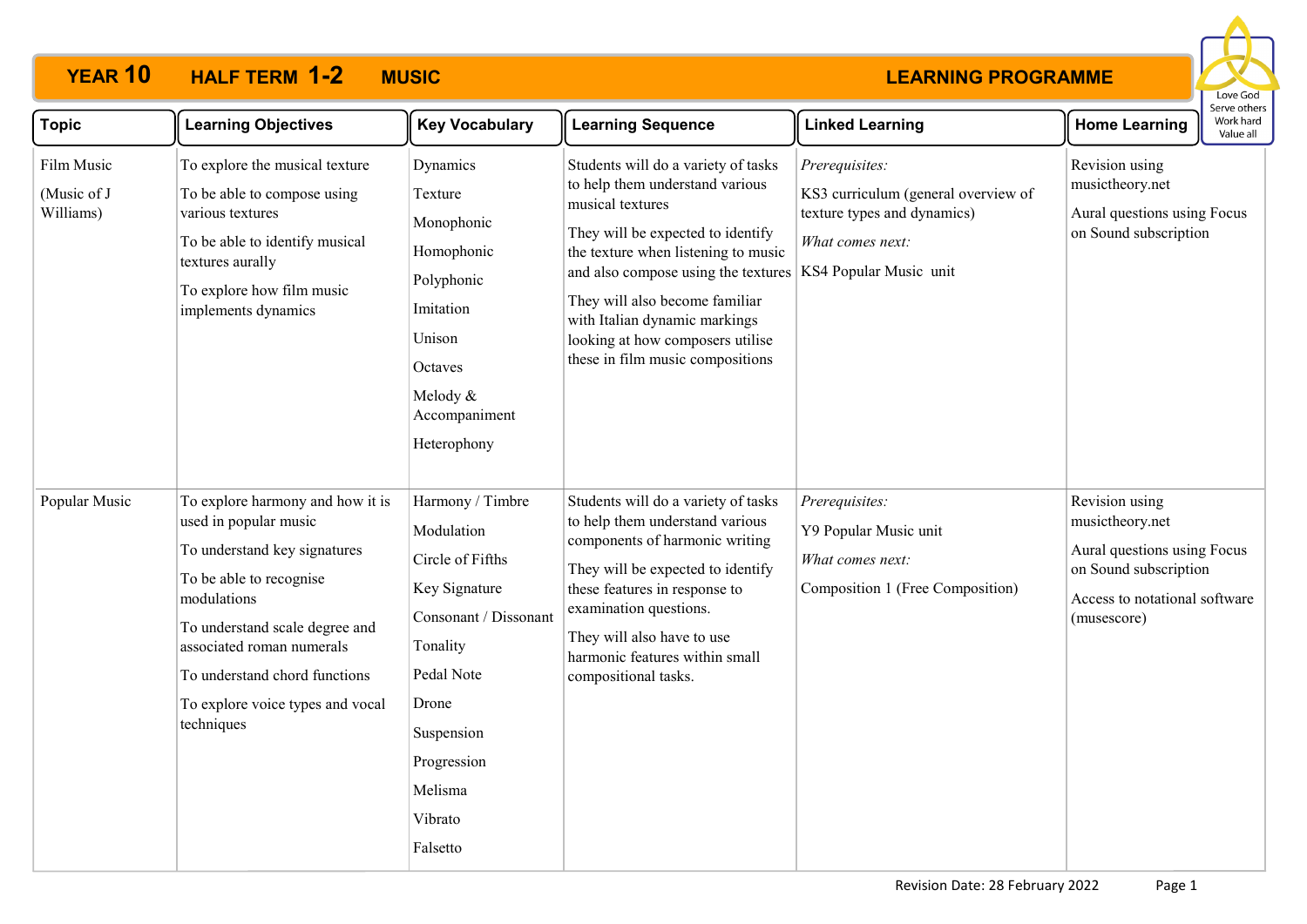# **YEAR 10 HALF TERM MUSIC 3-4**

#### **LEARNING PROGRAMME**



| <b>Topic</b>                        | <b>Learning Objectives</b>                                                                                                                                                                                                                                          | <b>Key Vocabulary</b>                                                                                                                               | <b>Learning Sequence</b>                                                                                                                                                                                                                                                                                                                                                                                                                            | <b>Linked Learning</b>                                                                                                                                                                                                                                                    | Serve others<br>Work hard<br><b>Home Learning</b><br>Value all                                                                                                    |
|-------------------------------------|---------------------------------------------------------------------------------------------------------------------------------------------------------------------------------------------------------------------------------------------------------------------|-----------------------------------------------------------------------------------------------------------------------------------------------------|-----------------------------------------------------------------------------------------------------------------------------------------------------------------------------------------------------------------------------------------------------------------------------------------------------------------------------------------------------------------------------------------------------------------------------------------------------|---------------------------------------------------------------------------------------------------------------------------------------------------------------------------------------------------------------------------------------------------------------------------|-------------------------------------------------------------------------------------------------------------------------------------------------------------------|
| Composition 1<br>(Free Composition) | NEA to be completed under<br>examination conditions over a 25<br>hour period<br>Students will use and explore all<br>musical elements while composing<br>Teaching will be responsive to the<br>needs of the students dependent on<br>the style of their composition | Dynamics<br>Rhythm<br>Structure<br>Melody<br>Instrumentation<br>Texture<br>Harmony                                                                  | Progression of skills on Sibelius<br>from the start of KS4<br>Students will be asked to produce a<br>composition that contains 4 key<br>elements of harmony, melody, bass<br>and rhythm<br>They will be able to compose in<br>any style they choose. Bespoke<br>support will be given as the<br>compositional work progresses<br>Students can use sequencing<br>software, notational software or<br>unconventional methods to realise<br>their work | Prerequisites:<br>As composition is extremely vast,<br>understanding of all musical elements is<br>essential. This will come from the KS3<br>curriculum and what students have<br>studied at the start of the GCSE course<br>What comes next:<br><b>Traditional Music</b> | N/A as work has to be<br>completed in a controlled<br>environment<br>Students can work on ideas<br>between session using<br>instruments that they have at<br>home |
| <b>Traditional Music</b>            | To explore the rhythmic elements<br>required of the AQA aural<br>examination looking at traditional<br>music as a stimulus                                                                                                                                          | Duration<br>Melody<br>Augmentation<br>Diminution<br>Hemiola<br>Syncopation<br>Rubato<br>Metre<br>Time Signature<br>Tempo<br><b>BPM</b><br>Anacrusis | Students will do a variety of tasks<br>to help them understand various<br>rhythmic elements<br>They will be expected to identify<br>rhythmic features when listening to<br>music and also compose using<br>these features                                                                                                                                                                                                                           | Prerequisites:<br>Y9 Reggae Music unit<br>What comes next:<br>Western Classical Traditions Since 1910                                                                                                                                                                     | Revision using class study<br>guide<br>Revision using<br>musictheory.net<br>Aural questions using Focus<br>on Sound subscription                                  |